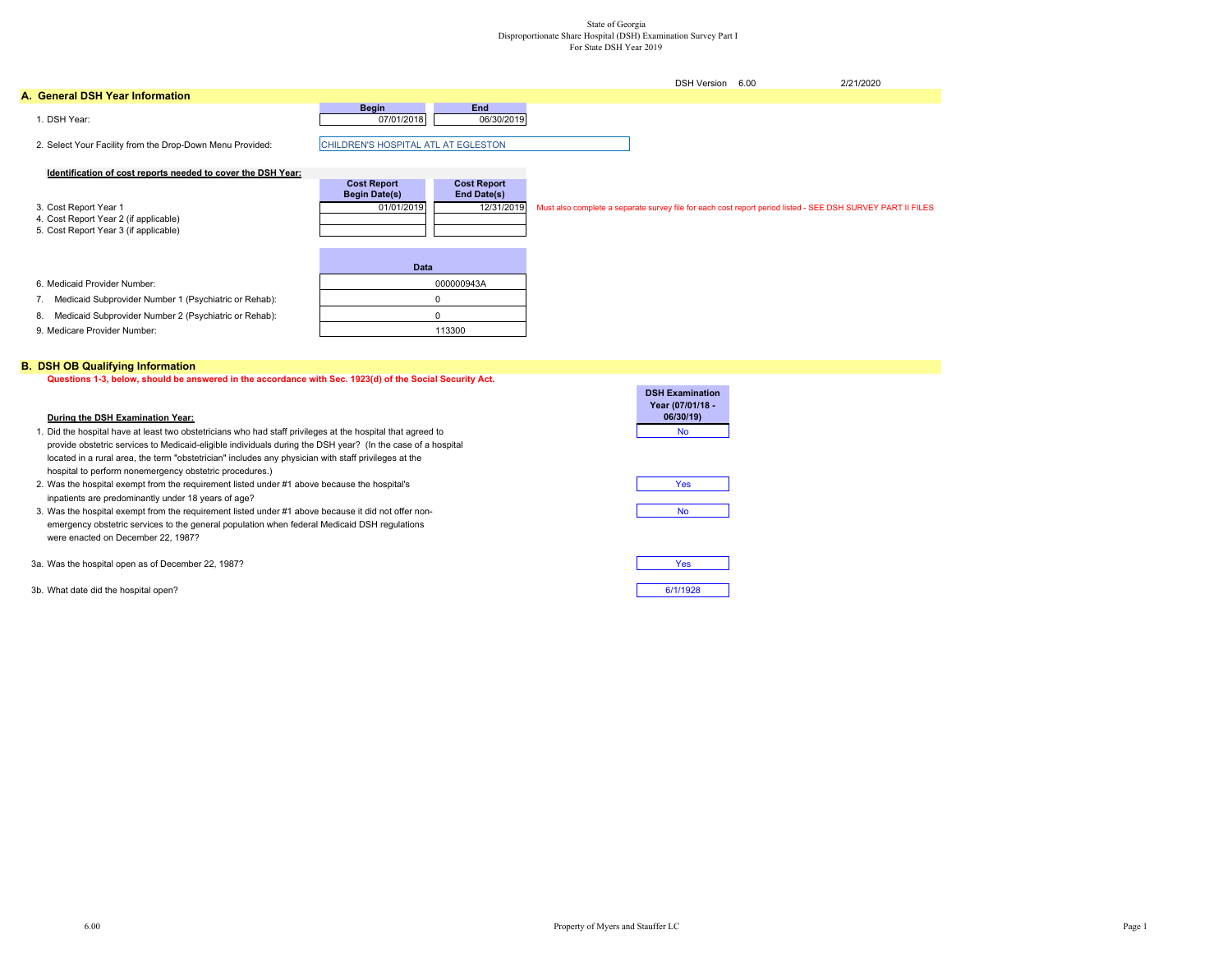# State of Georgia Disproportionate Share Hospital (DSH) Examination Survey Part I For State DSH Year 2019

| C. Disclosure of Other Medicaid Payments Received:                                                                                                                                                                                                                                                          |                                                                                                                                                                                                                                                                                                                                                                                                                                                                                                                                                                                                                                                                                                                                                                                                                             |                                                    |
|-------------------------------------------------------------------------------------------------------------------------------------------------------------------------------------------------------------------------------------------------------------------------------------------------------------|-----------------------------------------------------------------------------------------------------------------------------------------------------------------------------------------------------------------------------------------------------------------------------------------------------------------------------------------------------------------------------------------------------------------------------------------------------------------------------------------------------------------------------------------------------------------------------------------------------------------------------------------------------------------------------------------------------------------------------------------------------------------------------------------------------------------------------|----------------------------------------------------|
| 1. Medicaid Supplemental Payments for Hospital Services DSH Year 07/01/2018 - 06/30/2019                                                                                                                                                                                                                    | (Should include UPL and non-claim specific payments paid based on the state fiscal year. However, DSH payments should NOT be included.)                                                                                                                                                                                                                                                                                                                                                                                                                                                                                                                                                                                                                                                                                     | $\mathsf{\$}$<br>7,441,908                         |
| 2. Medicaid Managed Care Supplemental Payments for hospital services for DSH Year 07/01/2018 - 06/30/2019                                                                                                                                                                                                   |                                                                                                                                                                                                                                                                                                                                                                                                                                                                                                                                                                                                                                                                                                                                                                                                                             |                                                    |
| (Should include all non-claim specific payments for hospital services such as lump sum payments for full Medicaid pricing (FMP), supplementals, quality payments, bonus<br>payments, capitation payments received by the hospital (not by the MCO), or other incentive payments.                            |                                                                                                                                                                                                                                                                                                                                                                                                                                                                                                                                                                                                                                                                                                                                                                                                                             |                                                    |
|                                                                                                                                                                                                                                                                                                             | NOTE: Hospital portion of supplemental payments reported on DSH Survey Part II, Section E, Question 14 should be reported here if paid on a SFY basis.                                                                                                                                                                                                                                                                                                                                                                                                                                                                                                                                                                                                                                                                      |                                                    |
| 3. Total Medicaid and Medicaid Managed Care Non-Claims Payments for Hospital Services07/01/2018 - 06/30/2019                                                                                                                                                                                                |                                                                                                                                                                                                                                                                                                                                                                                                                                                                                                                                                                                                                                                                                                                                                                                                                             | \$<br>7,441,908                                    |
| <b>Certification:</b>                                                                                                                                                                                                                                                                                       |                                                                                                                                                                                                                                                                                                                                                                                                                                                                                                                                                                                                                                                                                                                                                                                                                             |                                                    |
| 1. Was your hospital allowed to retain 100% of the DSH payment it received for this DSH year?<br>Matching the federal share with an IGT/CPE is not a basis for answering this question "no". If your<br>hospital was not allowed to retain 100% of its DSH payments, please explain what circumstances were |                                                                                                                                                                                                                                                                                                                                                                                                                                                                                                                                                                                                                                                                                                                                                                                                                             | <b>Answer</b><br><b>Yes</b>                        |
| present that prevented the hospital from retaining its payments.                                                                                                                                                                                                                                            |                                                                                                                                                                                                                                                                                                                                                                                                                                                                                                                                                                                                                                                                                                                                                                                                                             |                                                    |
| <b>Explanation for "No" answers:</b>                                                                                                                                                                                                                                                                        |                                                                                                                                                                                                                                                                                                                                                                                                                                                                                                                                                                                                                                                                                                                                                                                                                             |                                                    |
|                                                                                                                                                                                                                                                                                                             |                                                                                                                                                                                                                                                                                                                                                                                                                                                                                                                                                                                                                                                                                                                                                                                                                             |                                                    |
|                                                                                                                                                                                                                                                                                                             |                                                                                                                                                                                                                                                                                                                                                                                                                                                                                                                                                                                                                                                                                                                                                                                                                             |                                                    |
| The following certification is to be completed by the hospital's CEO or CFO:                                                                                                                                                                                                                                |                                                                                                                                                                                                                                                                                                                                                                                                                                                                                                                                                                                                                                                                                                                                                                                                                             |                                                    |
| available for inspection when requested.                                                                                                                                                                                                                                                                    | I hereby certify that the information in Sections A, B, C, D, E, F, G, H, I, J, K and L of the DSH Survey files are true and accurate to the best of our ability, and supported by the financial and other<br>records of the hospital. All Medicaid eligible patients, including those who have private insurance coverage, have been reported on the DSH survey regardless of whether the hospital received<br>payment on the claim. I understand that this information will be used to determine the Medicaid program's compliance with federal Disproportionate Share Hospital (DSH) eligibility and payments<br>provisions. Detailed support exists for all amounts reported in the survey. These records will be retained for a period of not less than 5 years following the due date of the survey, and will be made |                                                    |
|                                                                                                                                                                                                                                                                                                             | SVP & CFO                                                                                                                                                                                                                                                                                                                                                                                                                                                                                                                                                                                                                                                                                                                                                                                                                   |                                                    |
| Hospital CEO or CFO Signature                                                                                                                                                                                                                                                                               | Title                                                                                                                                                                                                                                                                                                                                                                                                                                                                                                                                                                                                                                                                                                                                                                                                                       | Date                                               |
| <b>Ruth Fowler</b><br>Hospital CEO or CFO Printed Name                                                                                                                                                                                                                                                      | 404-785-7006<br>Hospital CEO or CFO Telephone Number                                                                                                                                                                                                                                                                                                                                                                                                                                                                                                                                                                                                                                                                                                                                                                        | Ruth.Fowler@choa.org<br>Hospital CEO or CFO E-Mail |
| Contact Information for individuals authorized to respond to inquiries related to this survey:                                                                                                                                                                                                              |                                                                                                                                                                                                                                                                                                                                                                                                                                                                                                                                                                                                                                                                                                                                                                                                                             |                                                    |
| <b>Hospital Contact:</b>                                                                                                                                                                                                                                                                                    |                                                                                                                                                                                                                                                                                                                                                                                                                                                                                                                                                                                                                                                                                                                                                                                                                             | <b>Outside Preparer:</b>                           |
|                                                                                                                                                                                                                                                                                                             | Name Sherry.cameron@choa.org                                                                                                                                                                                                                                                                                                                                                                                                                                                                                                                                                                                                                                                                                                                                                                                                | Name                                               |
|                                                                                                                                                                                                                                                                                                             | <b>Title Reimbursement Manager</b>                                                                                                                                                                                                                                                                                                                                                                                                                                                                                                                                                                                                                                                                                                                                                                                          | Title                                              |

Name Sherry.cameron@choa.org<br>Title Reimbursement Manager<br>Telephone Number <del>404-785-7964</del><br>E-Mail Address Sherry.Cameron@choa.org<br>Telephone Number Mailing Street Address E-Mail Address Mailing City, State, Zip Atlanta, GA 30329 1575 Northeast Expressway

| Firm Name        |
|------------------|
| Telephone Number |
| E-Mail Address   |
|                  |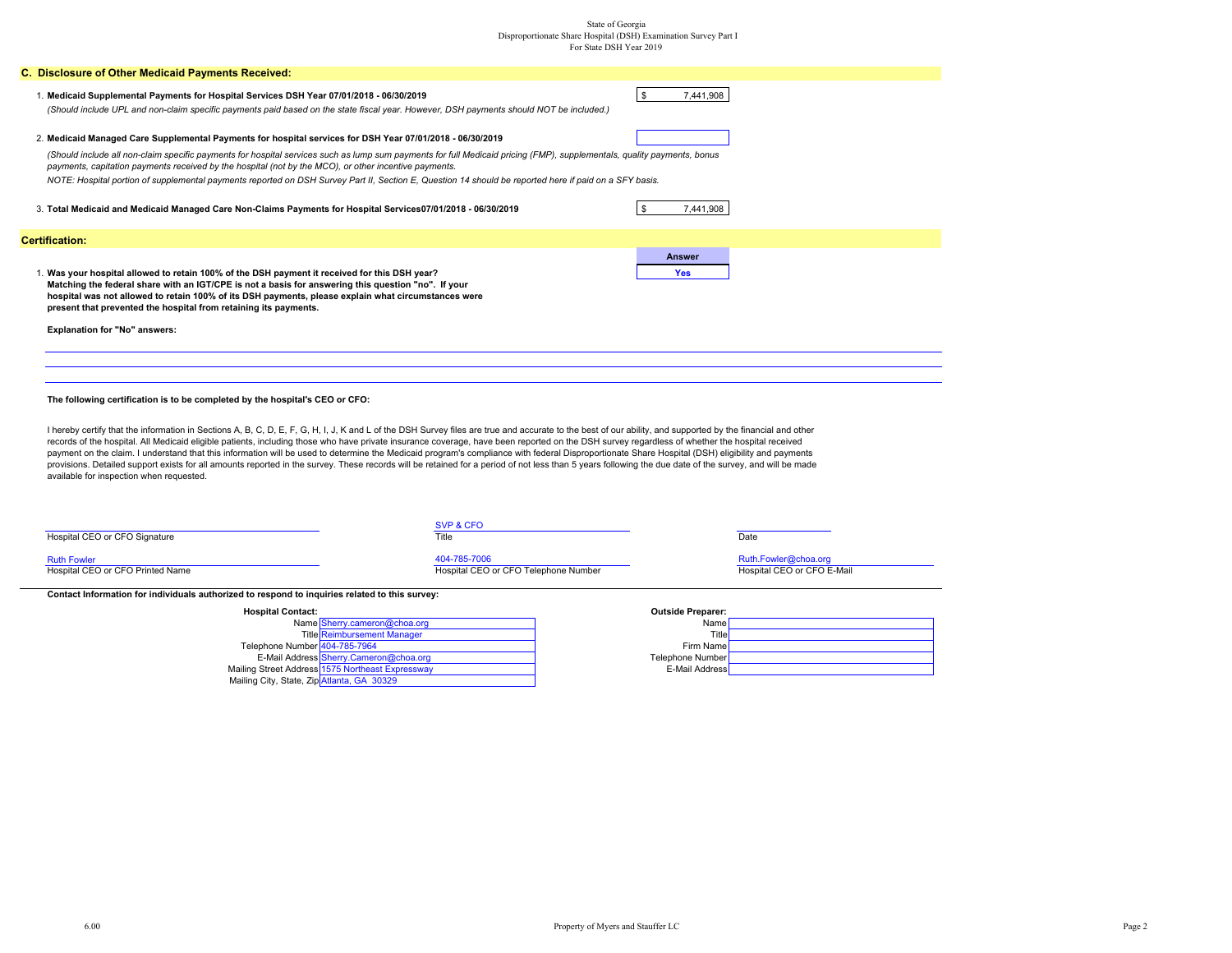# State of Georgia Version 8.00<br>Disproportionate Share Hospital (OSH) Examination Survey Part II<br>9/30/2019

### **H. In-State Medicaid and All Uninsured Inpatient and Outpatient Hospital Data:**

Cost Report Year (01/01/2019-12/31/2019) **CHILDREN'S HOSPITAL ATL AT EGLESTON** 

|              |                |                                                                   | <b>Medicaid Per</b><br><b>Medicaid Cost to</b>                |                                                                    |                               | In-State Medicaid FFS Primary |                                    | In-State Medicaid Managed Care Primary |                               | In-State Medicare FFS Cross-Overs (with<br>Medicaid Secondary) |                               | In-State Other Medicaid Eligibles (Not<br>Included Elsewhere) |                                                 | <b>Uninsured</b>                                | Total In-State Medicaid   |                              | %                                                   |
|--------------|----------------|-------------------------------------------------------------------|---------------------------------------------------------------|--------------------------------------------------------------------|-------------------------------|-------------------------------|------------------------------------|----------------------------------------|-------------------------------|----------------------------------------------------------------|-------------------------------|---------------------------------------------------------------|-------------------------------------------------|-------------------------------------------------|---------------------------|------------------------------|-----------------------------------------------------|
|              | Line#          | <b>Cost Center Description</b>                                    | <b>Diem Cost for</b><br><b>Routine Cost</b><br><b>Centers</b> | <b>Charge Ratio for</b><br><b>Ancillary Cost</b><br><b>Centers</b> | Inpatient                     | Outpatient                    | Inpatient                          | Outpatient                             | Inpatient                     | Outpatient                                                     | Inpatient                     | Outpatient                                                    | Inpatient<br>(See Exhibit A)                    | Outpatient<br>(See Exhibit A)                   | Inpatient                 | Outpatient                   | Survey<br>to Cost<br><b>Report</b><br><b>Totals</b> |
|              |                |                                                                   | From Section G                                                | From Section G                                                     | From PS&R<br>Summary (Note A) | From PS&R<br>Summary (Note A) | From PS&R<br>Summary (Note A)      | From PS&R<br>Summary (Note A)          | From PS&R<br>Summary (Note A) | From PS&R<br>Summary (Note A)                                  | From PS&R<br>Summary (Note A) | From PS&R<br>Summary (Note A)                                 | From Hospital's Own<br><b>Internal Analysis</b> | From Hospital's Own<br><b>Internal Analysis</b> |                           |                              |                                                     |
|              |                | <b>Routine Cost Centers (from Section G):</b>                     |                                                               |                                                                    | Days                          |                               | Days                               |                                        | Days                          |                                                                | Days                          |                                                               | Days                                            |                                                 | Days                      |                              |                                                     |
|              |                | 03000 ADULTS & PEDIATRICS                                         | 1,547.77                                                      |                                                                    | 14.563                        |                               | 12,648                             |                                        | 164                           |                                                                | 3,060                         |                                                               | 1.356                                           |                                                 | 30,435                    |                              | 70.16%                                              |
|              |                | 03100 INTENSIVE CARE UNIT<br>03200 CORONARY CARE UNIT             | 2,711.61<br>$\sim$ 100 $\pm$                                  |                                                                    | 6,120                         |                               | 13,369                             |                                        | 18                            |                                                                | 1,653                         |                                                               | 544                                             |                                                 | 21,160<br>$\sim$          |                              | 97.55%                                              |
|              |                | 03300 BURN INTENSIVE CARE UNIT                                    | $\sim$                                                        |                                                                    |                               |                               |                                    |                                        |                               |                                                                |                               |                                                               |                                                 |                                                 | $\sim$                    |                              |                                                     |
|              | 03400<br>03500 | SURGICAL INTENSIVE CARE UNIT<br>OTHER SPECIAL CARE UNIT           | $\sim$                                                        |                                                                    |                               |                               |                                    |                                        |                               |                                                                |                               |                                                               |                                                 |                                                 | $\sim$<br>$\sim$          |                              |                                                     |
|              | 04000          | SUBPROVIDER I                                                     | $\sim$                                                        |                                                                    |                               |                               |                                    |                                        |                               |                                                                |                               |                                                               |                                                 |                                                 | $\sim$                    |                              |                                                     |
|              | 04100<br>04200 | <b>SUBPROVIDER II</b><br><b>OTHER SUBPROVIDER</b>                 | $\sim$                                                        |                                                                    |                               |                               |                                    |                                        |                               |                                                                |                               |                                                               |                                                 |                                                 | $\sim$                    |                              |                                                     |
| 10           | 04300          | <b>NURSERY</b>                                                    | 1,579.47                                                      |                                                                    | 2,418                         |                               | 7,238                              |                                        |                               |                                                                | 764                           |                                                               | 69                                              |                                                 | 10,420                    |                              | 83.98%                                              |
| 11<br>12     |                |                                                                   |                                                               |                                                                    |                               |                               |                                    |                                        |                               |                                                                |                               |                                                               |                                                 |                                                 | $\sim$<br>$\sim$          |                              |                                                     |
| 13           |                |                                                                   | $\sim$                                                        |                                                                    |                               |                               |                                    |                                        |                               |                                                                |                               |                                                               |                                                 |                                                 | $\sim$                    |                              |                                                     |
| 14           |                |                                                                   | $\sim$                                                        |                                                                    |                               |                               |                                    |                                        |                               |                                                                |                               |                                                               |                                                 |                                                 | $\sim$                    |                              |                                                     |
| 15<br>16     |                |                                                                   |                                                               |                                                                    |                               |                               |                                    |                                        |                               |                                                                |                               |                                                               |                                                 |                                                 | $\sim$                    |                              |                                                     |
| 17           |                |                                                                   |                                                               |                                                                    |                               |                               |                                    |                                        |                               |                                                                |                               |                                                               |                                                 |                                                 | $\sim$                    |                              |                                                     |
| 18           |                |                                                                   |                                                               | <b>Total Days</b>                                                  | 23,101                        |                               | 33,255                             |                                        | 182                           |                                                                | 5,477                         |                                                               | 1,969                                           |                                                 | 62,015                    |                              | 71.94%                                              |
| 19           |                | Total Days per PS&R or Exhibit Detail                             |                                                               |                                                                    | 23.101                        |                               | 33.255                             |                                        | 182                           |                                                                | 5.477                         |                                                               | 1.969                                           |                                                 |                           |                              |                                                     |
| 20           |                | Unreconciled Days (Explain Variance)                              |                                                               |                                                                    |                               |                               |                                    |                                        |                               |                                                                |                               |                                                               |                                                 |                                                 |                           |                              |                                                     |
|              |                |                                                                   |                                                               |                                                                    | <b>Routine Charges</b>        |                               | <b>Routine Charges</b>             |                                        | <b>Routine Charges</b>        |                                                                | <b>Routine Charges</b>        |                                                               | <b>Routine Charges</b>                          |                                                 | <b>Routine Charges</b>    |                              |                                                     |
| 21<br>21.01  |                | Routine Charges<br>Calculated Routine Charge Per Diem             |                                                               |                                                                    | 70,658,179<br>3.058.66<br>-S  |                               | <b>S</b><br>82,022,480<br>2.466.47 |                                        | 411,779<br>2.262.52           |                                                                | 19,431,904<br>-S.<br>3.547.91 |                                                               | 7,676,868<br>3 898 87                           |                                                 | 172,524,342<br>2 781 98   |                              | 64.41%                                              |
|              |                | Ancillary Cost Centers (from W/S C) (from Section G):             |                                                               |                                                                    | <b>Ancillary Charges</b>      | <b>Ancillary Charges</b>      | <b>Ancillary Charges</b>           | <b>Ancillary Charges</b>               | <b>Ancillary Charges</b>      | <b>Ancillary Charges</b>                                       | <b>Ancillary Charges</b>      | <b>Ancillary Charges</b>                                      | <b>Ancillary Charges</b>                        | <b>Ancillary Charges</b>                        | <b>Ancillary Charges</b>  | <b>Ancillary Charges</b>     |                                                     |
| 22           |                | 09200 Observation (Non-Distinct)                                  |                                                               | 0.427484                                                           | 1.133,546                     | 3,708,035                     | 2,241,605                          | 10,865,948                             | 35,607                        | 122,758                                                        | 376,667                       | 1,277,599                                                     | 150,147                                         | 886.102                                         | 3,787,425                 | 15,974,340                   | 64.58%                                              |
| 23<br>24     |                | 50 OPERATING ROOM<br>51 RECOVERY ROOM                             |                                                               | 0.176296                                                           | 40,366,268                    | 16,514,389                    | 55,429,584                         | 28,730,516                             | 719,796                       | 536,598                                                        | 12,425,478                    | 5,290,800                                                     | 2,013,241                                       | 872,134                                         | 108,941,126               | 51,072,303                   | 67.13%                                              |
| $25\,$       |                | 53 ANESTHESIOLOGY                                                 |                                                               | 0.064668                                                           | 11.215.851                    | 8.765.835                     | 15,402.169                         | 13.180.863                             | 222.078                       | 66.792                                                         | 3.503.423                     | 2,772,179                                                     | 547.152                                         | 273,030                                         | 30.343.521                | 24.785.669                   | 64.87%                                              |
| 26           |                | 54 RADIOLOGY-DIAGNOSTIC                                           |                                                               | 0.119337                                                           | 9,124,173                     | 10,009,094                    | 16,979,371                         | 23,922,103                             | 64,342                        | 216,959                                                        | 2,456,110                     | 4,153,881                                                     | 979,522                                         | 1,476,130                                       | 28,623,996                | 38,302,037                   | 60.50%                                              |
| 27<br>28     |                | 55 RADIOLOGY-THERAPEUTIC<br>56 RADIOISOTOPE                       |                                                               | 0.923001<br>0.276359                                               | 2,404,214<br>165,582          | 434,329<br>546,917            | 1,183,688<br>133,538               | 2,128,462<br>372,352                   |                               | 3.287                                                          | 781,664<br>51,591             | 881,720<br>344,668                                            | 292,282<br>33,113                               | 166,539<br>27,742                               | 4,369,566<br>350,711      | 3,444,511<br>1,267,224       | 71.87%<br>61.02%                                    |
| 29           |                | 60 LABORATORY                                                     |                                                               | 0.153591                                                           | 46.669.407                    | 18.666.644                    | 61.488.326                         | 27.075.125                             | 410.803                       | 1.765.763                                                      | 9.854.256                     | 5.996.457                                                     | 3.540.630                                       | 2.679.654                                       | 118,422,792               | 53,503,989<br>s              | 67.26%                                              |
| 30<br>31     |                | 64 IV THERAPY<br>65 RESPIRATORY THERAPY                           |                                                               | 0.416973<br>0.295716                                               | 447.629<br>27,095,345         | 1.890.222<br>1,062,427        | 14.661<br>34,778,231               | 629.493<br>1,712,350                   | 209<br>2,852                  | 25,210<br>2,339                                                | 11.393<br>7,253,643           | 203.935<br>303,761                                            | 2.478<br>1,988,124                              | 52,277<br>131,524                               | 473.892<br>69,130,071     | 2.748.860<br>3,080,877       | 41.79%<br>72.44%                                    |
| 32           |                | 66 PHYSICAL THERAPY                                               |                                                               | 0.492906                                                           | 3,252,758                     | 529,514                       | 4,305,158                          | 936,957                                | 11,275                        | 1,777                                                          | 767,521                       | 145,351                                                       | 278,489                                         | 25,039                                          | 8,336,712                 | 1,613,599                    | 73.44%                                              |
| $33\,$<br>34 | 69 EKG         | 70 ELECTROENCEPHALOGRAPHY                                         |                                                               | 0.209619<br>0.134569                                               | 6,876,743<br>3.259.421        | 5,665,372<br>1.285.469        | 10,232,149<br>4.784.721            | 9.514.700<br>2.741.762                 | 22,769<br>30.660              | 97,935<br>35.160                                               | 1,758,631<br>1.495.353        | 2,785,206<br>639.179                                          | 392,614<br>205.241                              | 142,440<br>272,462                              | 18,890,292<br>9.570.155   | 18,063,213<br>4.701.570      | 51 45%<br>70.67%                                    |
| 35           |                | 71 MEDICAL SUPPLIES CHARGED TO PATIENT                            |                                                               | 0.190649                                                           | 16,661,787                    | 9,235,847                     | 18,882,707                         | 13,160,573                             | 448,955                       | 180,042                                                        | 4,709,006                     | 2,793,787                                                     | 744,590                                         | 510,827                                         | 40,702,455                | 25,370,249                   | 62.91%                                              |
| 36<br>37     |                | 72 IMPL. DEV. CHARGED TO PATIENTS<br>73 DRUGS CHARGED TO PATIENTS |                                                               | 0.537557<br>0.230620                                               | 9,793,273<br>59 966 141       | 2,262,129<br>15,009,471       | 10.156.041<br>53,781,880           | 4,026,663<br>15,259,336                | 588,598                       | 2.010.024                                                      | 4.159.424<br>14,867,602       | 948,553<br>7,631,321                                          | 177,464<br>5.932.576                            | 15,771<br>1,267,109                             | 24,108,738<br>129,204,221 | 7,237,345<br>39,910,152<br>s | 66.07%<br>64.04%                                    |
| 38           | 74 Renal       |                                                                   |                                                               | 0.387871                                                           | 140.842                       |                               | 312,737                            | 6.427                                  | 84,455                        | 4.154                                                          | 221,478                       | 46.112                                                        | 60.587                                          | 1.385                                           | 759,512                   | 56,693<br>s.                 | 95.54%                                              |
| 39<br>40     | 90 CLINIC      | 91 EMERGENCY                                                      |                                                               | 1.922435<br>0.296314                                               | QR6<br>4,084,522              | 1.322.846<br>6,841,726        | 26,083<br>6,450,115                | 1.165.714<br>39,447,148                | 1.257<br>32,810               | 67,396<br>80,241                                               | 32.672<br>1,043,862           | 323.195<br>1,850,665                                          | 50.359<br>513,183                               | 92.831<br>4,767,768                             | 60.998<br>11,611,309      | 2.879.151<br>48,219,780      | 64 79%<br>72.40%                                    |
| 41           |                |                                                                   |                                                               | $\sim$                                                             |                               |                               |                                    |                                        |                               |                                                                |                               |                                                               |                                                 |                                                 |                           |                              |                                                     |
| 42<br>43     |                |                                                                   |                                                               | $\sim$<br>$\sim$                                                   |                               |                               |                                    |                                        |                               |                                                                |                               |                                                               |                                                 |                                                 |                           | -S                           |                                                     |
| 44           |                |                                                                   |                                                               | $\sim$                                                             |                               |                               |                                    |                                        |                               |                                                                |                               |                                                               |                                                 |                                                 |                           | s                            |                                                     |
| 45<br>46     |                |                                                                   |                                                               |                                                                    |                               |                               |                                    |                                        |                               |                                                                |                               |                                                               |                                                 |                                                 |                           | \$.                          |                                                     |
| 47           |                |                                                                   |                                                               | $\sim$<br>$\sim$                                                   |                               |                               |                                    |                                        |                               |                                                                |                               |                                                               |                                                 |                                                 |                           | s.                           |                                                     |
| 48           |                |                                                                   |                                                               | $\sim$                                                             |                               |                               |                                    |                                        |                               |                                                                |                               |                                                               |                                                 |                                                 |                           | s                            |                                                     |
| 49<br>50     |                |                                                                   |                                                               | $\sim$                                                             |                               |                               |                                    |                                        |                               |                                                                |                               |                                                               |                                                 |                                                 |                           | \$.<br>s                     |                                                     |
| 51           |                |                                                                   |                                                               | $\sim$                                                             |                               |                               |                                    |                                        |                               |                                                                |                               |                                                               |                                                 |                                                 |                           | s                            |                                                     |
| 52<br>53     |                |                                                                   |                                                               | $\sim$<br>$\sim$                                                   |                               |                               |                                    |                                        |                               |                                                                |                               |                                                               |                                                 |                                                 |                           | -S<br>s                      |                                                     |
| 54           |                |                                                                   |                                                               | $\sim$                                                             |                               |                               |                                    |                                        |                               |                                                                |                               |                                                               |                                                 |                                                 |                           |                              |                                                     |
| 55<br>56     |                |                                                                   |                                                               | $\sim$                                                             |                               |                               |                                    |                                        |                               |                                                                |                               |                                                               |                                                 |                                                 |                           | s.                           |                                                     |
| 57           |                |                                                                   |                                                               | $\sim$                                                             |                               |                               |                                    |                                        |                               |                                                                |                               |                                                               |                                                 |                                                 |                           | <b>s</b>                     |                                                     |
| 58<br>59     |                |                                                                   |                                                               | $\sim$                                                             |                               |                               |                                    |                                        |                               |                                                                |                               |                                                               |                                                 |                                                 | s.                        | s.<br>s                      |                                                     |
| 60           |                |                                                                   |                                                               |                                                                    |                               |                               |                                    |                                        |                               |                                                                |                               |                                                               |                                                 |                                                 |                           | s                            |                                                     |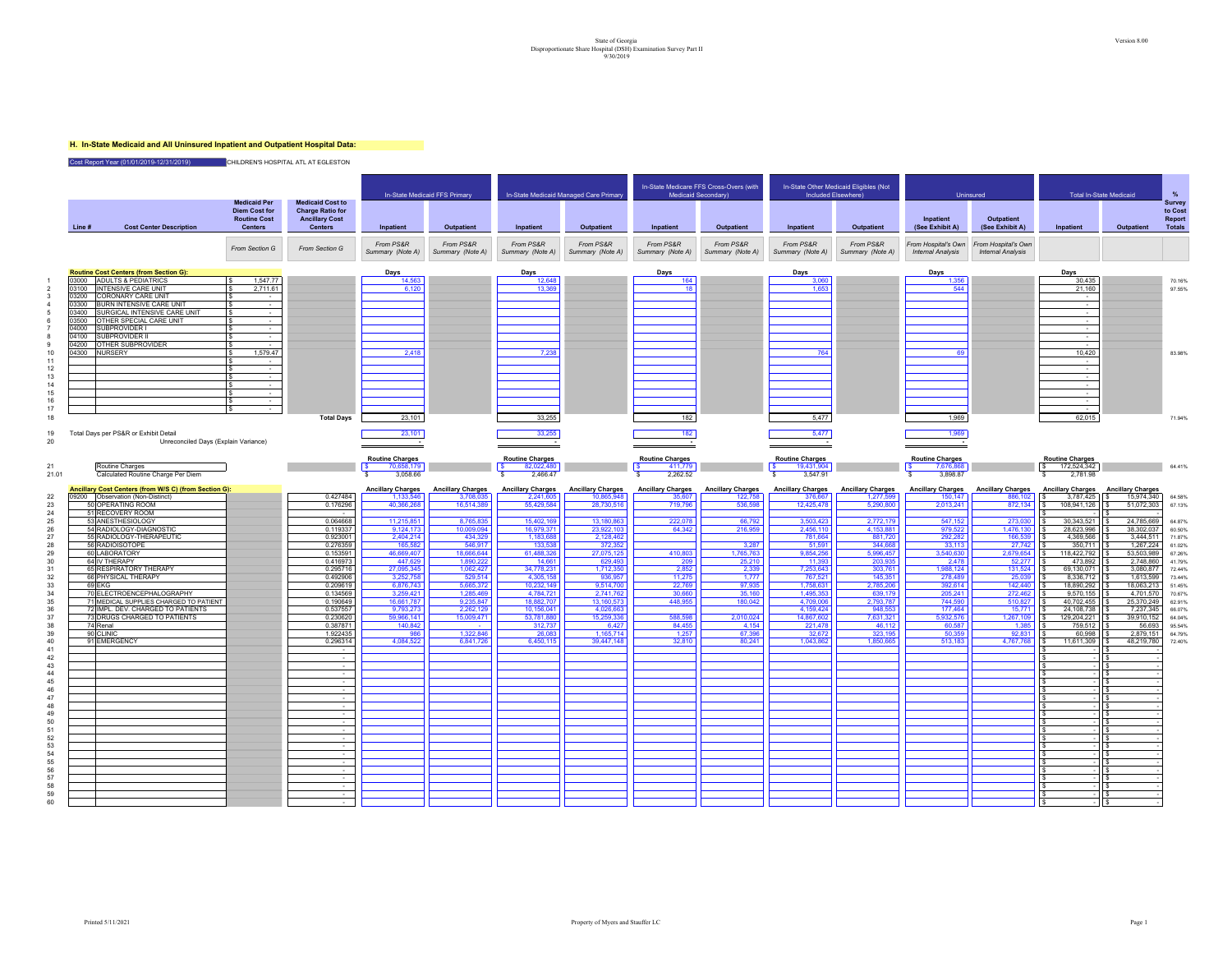# State of Georgia Version 8.00<br>Disproportionate Share Hospital (OSH) Examination Survey Part II<br>9/30/2019

### **H. In-State Medicaid and All Uninsured Inpatient and Outpatient Hospital Data:**

Cost Report Year (01/01/2019-12/31/2019) **CHILDREN'S HOSPITAL ATL AT EGLESTON** 

|                                                               | In-State Medicaid FFS Primary | In-State Medicaid Managed Care Primary | In-State Medicare FFS Cross-Overs (with<br>Medicaid Secondary) | In-State Other Medicaid Eligibles (Not<br>Included Elsewhere) | Uninsured | Total In-State Medicaid                                              |  |
|---------------------------------------------------------------|-------------------------------|----------------------------------------|----------------------------------------------------------------|---------------------------------------------------------------|-----------|----------------------------------------------------------------------|--|
| 61<br>$\sim$                                                  |                               |                                        |                                                                |                                                               |           | - 15<br>I S                                                          |  |
| $\begin{array}{c} 62 \\ 63 \end{array}$<br>$\sim$             |                               |                                        |                                                                |                                                               |           | $\sqrt{3}$<br><b>S</b>                                               |  |
| $\sim 10^{-1}$                                                |                               |                                        |                                                                |                                                               |           | <b>S</b><br>l S<br>$\sim$                                            |  |
| 64<br>$\sim$                                                  |                               |                                        |                                                                |                                                               |           | $\sim$<br>-S                                                         |  |
| $\sim$ $-$<br>$\sim 10^{-1}$                                  |                               |                                        |                                                                |                                                               |           | $\overline{a}$<br>IS<br>IS.<br>$\sim$<br>-S<br>l S                   |  |
| 65<br>66<br>67<br>68<br>69<br>70<br>$\sim$                    |                               |                                        |                                                                |                                                               |           | l S<br>l s                                                           |  |
| $\sim$ 10 $\sim$                                              |                               |                                        |                                                                |                                                               |           | ١s                                                                   |  |
| $\sim 10^{-1}$                                                |                               |                                        |                                                                |                                                               |           | ١s<br>$\sim$                                                         |  |
| $\sim$                                                        |                               |                                        |                                                                |                                                               |           | $\sqrt{s}$<br>l S<br>$\overline{a}$                                  |  |
| 71<br>$\sim$                                                  |                               |                                        |                                                                |                                                               |           | $\overline{\phantom{a}}$<br>١s                                       |  |
| $\frac{72}{73}$<br>$\sim$                                     |                               |                                        |                                                                |                                                               |           | <b>s</b>                                                             |  |
| $\sim$                                                        |                               |                                        |                                                                |                                                               |           | <b>s</b><br>$\overline{\phantom{a}}$                                 |  |
| 74<br>$\sim 10^{-11}$                                         |                               |                                        |                                                                |                                                               |           | l S<br>$\overline{a}$<br>١s                                          |  |
| 75<br>$\sim 10^{-11}$                                         |                               |                                        |                                                                |                                                               |           | $\overline{a}$                                                       |  |
| $\sim$                                                        |                               |                                        |                                                                |                                                               |           | ÷<br>l s<br>- S                                                      |  |
| $\sim$                                                        |                               |                                        |                                                                |                                                               |           | l \$<br>$\sqrt{ }$                                                   |  |
| $76$<br>$77$<br>$78$<br>$\sim 10^{-11}$                       |                               |                                        |                                                                |                                                               |           | $-15$<br>l S                                                         |  |
| 79<br>$\sim$                                                  |                               |                                        |                                                                |                                                               |           | $-15$<br>$\hat{\mathbf{x}}$                                          |  |
| 80<br>$\sim$                                                  |                               |                                        |                                                                |                                                               |           | ١s                                                                   |  |
| 81<br>$\sim 10^{-1}$                                          |                               |                                        |                                                                |                                                               |           | $\sqrt{s}$<br>l \$<br>$\sim$                                         |  |
| 82<br>83<br>84<br>85<br>86<br>86<br>$\sim$                    |                               |                                        |                                                                |                                                               |           | l S<br>s.<br>$\overline{\phantom{a}}$                                |  |
| $\left  \varphi \right $                                      |                               |                                        |                                                                |                                                               |           | l s<br>$\mathbf{s}$<br>$\sim$                                        |  |
| $\sim 10^{-1}$                                                |                               |                                        |                                                                |                                                               |           | $\overline{z}$<br><b>IS</b>                                          |  |
| $\sim 10^{-1}$<br>$\sim 10^{-1}$                              |                               |                                        |                                                                |                                                               |           | $-11s$<br>l S<br>$\overline{\phantom{0}}$<br>$\sqrt{s}$<br>l S       |  |
| $\overline{\phantom{a}}$                                      |                               |                                        |                                                                |                                                               |           | l'S<br>$-15$                                                         |  |
| 88<br>$\sim 10^{-11}$                                         |                               |                                        |                                                                |                                                               |           | $ \sqrt{s}$                                                          |  |
| $\sim$                                                        |                               |                                        |                                                                |                                                               |           | ١s<br>l e.<br>$\sim$                                                 |  |
| $\begin{array}{c} 89 \\ 90 \end{array}$<br>$\sim$             |                               |                                        |                                                                |                                                               |           | ls.<br>l S<br>$\overline{a}$                                         |  |
| 91<br>$\sim$                                                  |                               |                                        |                                                                |                                                               |           | <b>S</b><br>s.                                                       |  |
| $\sim 10^{-1}$                                                |                               |                                        |                                                                |                                                               |           |                                                                      |  |
| $\sim$                                                        |                               |                                        |                                                                |                                                               |           | $\sim$                                                               |  |
| 92<br>93<br>94<br>95<br>96<br>97<br>98<br>$\sim$ $-$          |                               |                                        |                                                                |                                                               |           | l S<br>$\overline{z}$<br>l \$                                        |  |
| $\sim 10^{-1}$                                                |                               |                                        |                                                                |                                                               |           | $\overline{a}$<br><b>IS</b><br>s.                                    |  |
| $\sim$                                                        |                               |                                        |                                                                |                                                               |           | l S<br>Is.                                                           |  |
| $\sim$                                                        |                               |                                        |                                                                |                                                               |           | <b>s</b><br>١s                                                       |  |
| $\sim 10^{-11}$                                               |                               |                                        |                                                                |                                                               |           | $-115$<br>$\mathbf{s}$                                               |  |
| 99<br>$\sim$                                                  |                               |                                        |                                                                |                                                               |           | $-$ is<br><b>s</b>                                                   |  |
| 100<br>$\sim$                                                 |                               |                                        |                                                                |                                                               |           | $\mathbf{s}$<br>١s<br>$\sim$                                         |  |
| $\frac{101}{102}$<br>$\sim$                                   |                               |                                        |                                                                |                                                               |           |                                                                      |  |
| $\sim$                                                        |                               |                                        |                                                                |                                                               |           | l s<br>- 55<br>$\sim$                                                |  |
| $\overline{\phantom{a}}$                                      |                               |                                        |                                                                |                                                               |           | l S<br>$\sim$<br>l s                                                 |  |
| 104<br>$\sim 10^{-1}$                                         |                               |                                        |                                                                |                                                               |           | $\overline{a}$<br>$\sqrt{ }$<br>s                                    |  |
| $105$<br>$106$<br>$107$<br>$\sim 10^{-1}$                     |                               |                                        |                                                                |                                                               |           | $-11s$<br>l S                                                        |  |
| $\sim$                                                        |                               |                                        |                                                                |                                                               |           | $\sqrt{ }$<br>$ s$<br>l s                                            |  |
| $\sim 10^{-1}$<br>108                                         |                               |                                        |                                                                |                                                               |           | $-15$                                                                |  |
| $\sim$ $-$<br>109<br>$\sim$                                   |                               |                                        |                                                                |                                                               |           | $\sqrt{s}$<br>l S<br>$\overline{a}$                                  |  |
| 110<br>$\sim$                                                 |                               |                                        |                                                                |                                                               |           | l \$<br>$\sim$<br>l s                                                |  |
| 111<br>$\sim 10^{-1}$                                         |                               |                                        |                                                                |                                                               |           | l S<br>$\mathbf{s}$<br>$\sim$                                        |  |
| 112<br>$\sim$ $-$                                             |                               |                                        |                                                                |                                                               |           | $\sim$<br>١s<br>-S                                                   |  |
| 113<br>$\sim 10^{-1}$                                         |                               |                                        |                                                                |                                                               |           | l S<br>$\overline{a}$<br><b>1</b> \$                                 |  |
| 114<br>$\sim$                                                 |                               |                                        |                                                                |                                                               |           | $\overline{\phantom{0}}$<br>١s<br>١s                                 |  |
| 115<br>$\sim$                                                 |                               |                                        |                                                                |                                                               |           | ÷<br>ls.<br>l S                                                      |  |
| 116<br>$\sim 10^{-1}$                                         |                               |                                        |                                                                |                                                               |           | $\mathbf{s}$<br>$\sqrt{s}$<br>÷                                      |  |
| 117<br>$\sim$                                                 |                               |                                        |                                                                |                                                               |           | ١s<br>$\hat{\mathbf{x}}$<br>$\overline{a}$                           |  |
| 118<br>$\sim$                                                 |                               |                                        |                                                                |                                                               |           | ١s<br>$\overline{a}$                                                 |  |
| 119<br>$\sim$                                                 |                               |                                        |                                                                |                                                               |           | <b>s</b>                                                             |  |
| 120<br>$\sim$                                                 |                               |                                        |                                                                |                                                               |           | -S.<br>-S                                                            |  |
| 121<br>$\sim$                                                 |                               |                                        |                                                                |                                                               |           | ٠.                                                                   |  |
| $\sim 10^{-1}$                                                |                               |                                        |                                                                |                                                               |           | $\sim$<br>١s                                                         |  |
| $\sim$ $-$                                                    |                               |                                        |                                                                |                                                               |           | $\overline{\phantom{a}}$<br>l \$<br>-S                               |  |
| $\sim 10^{-1}$                                                |                               |                                        |                                                                |                                                               |           |                                                                      |  |
|                                                               |                               |                                        |                                                                |                                                               |           | <b>S</b><br>$\sqrt{s}$<br>$\overline{a}$                             |  |
| $\sim$                                                        |                               |                                        |                                                                |                                                               |           | ١s                                                                   |  |
| 122<br>123<br>124<br>125<br>126<br>127<br>$\sim$<br>$\sim 10$ |                               |                                        |                                                                |                                                               |           | $\mathsf{ls}$<br>$\mathbf{s}$<br>$\sim$<br>$\sqrt{3}$<br>$ \sqrt{s}$ |  |